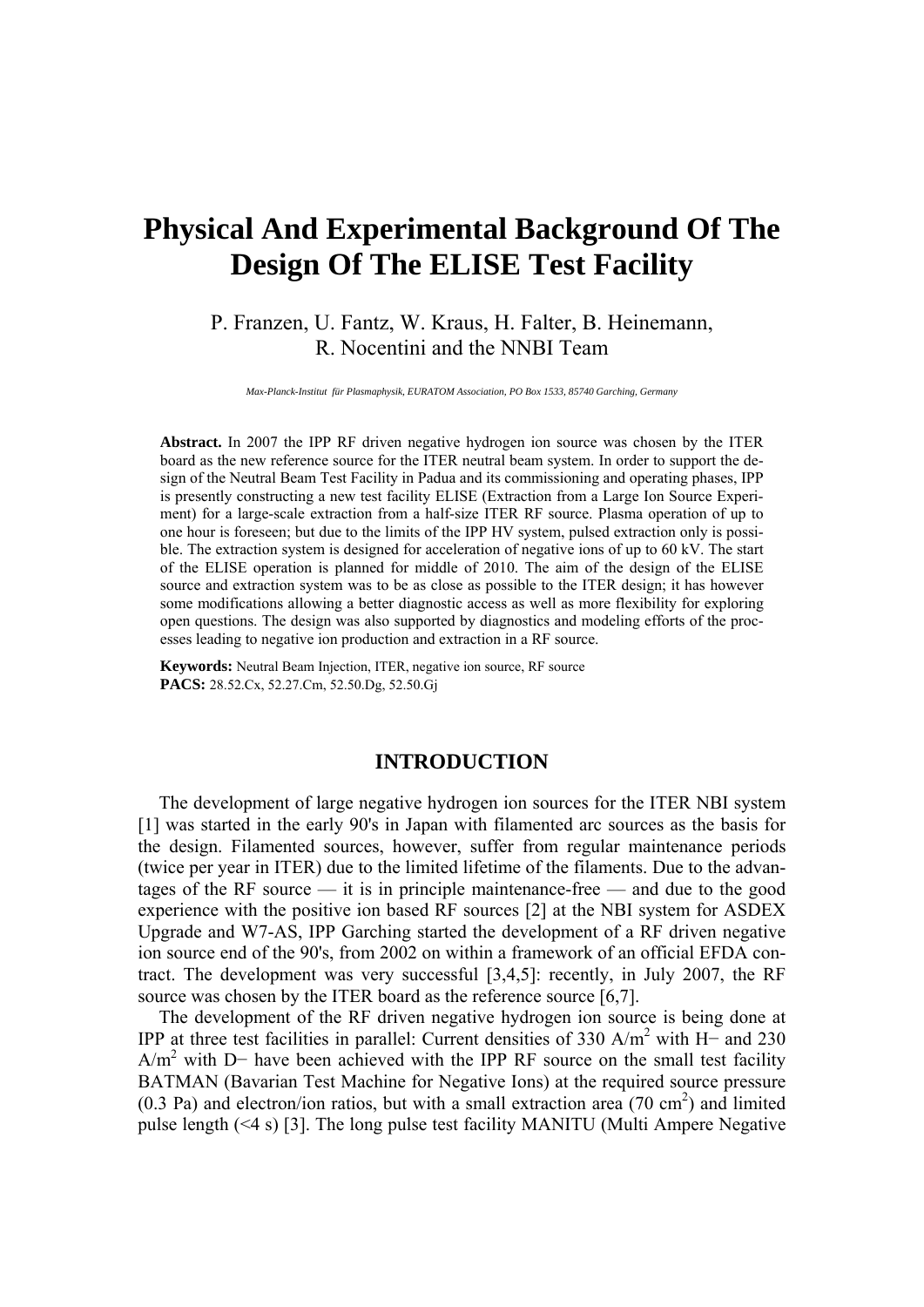

**Figure 1.** The ELISE test facility

Ion Test Unit) equipped with the same source as it is used at BATMAN but having an extraction area of about 200 cm<sup>2</sup> demonstrated recently stable one hour pulses; the parameters however, are still below the ITER requirements [\[8](#page-9-7)[,9](#page-9-8)]. The ion source test facility RADI, equipped with a source of approximately the width and half the height of the ITER source, aims to demonstrate the required plasma homogeneity of a large RF source [\[10](#page-9-9),[11](#page-9-10),[12](#page-9-11)]; its modular driver concept will allow a straightforward extrapolation to the full size ITER source.

The results of RADI, however, have limited significance due to the lack of

<span id="page-1-0"></span>extraction. Hence, IPP is presently designing a new test facility ELISE (Extraction from a Large Ion Source Experiment) for long pulse plasma operation and short pulse, but large-scale extraction from a half-size ITER source. ELISE is an important step between the small scale extraction experiments at BATMAN and MANITU and the full size ITER neutral beam system and supports the design of the Neutral Beam Test Facility in Padua and its commissioning and operating phases. The integrated commissioning of ELISE is planned for 2010, assuming a start of the project end of 2008.

[Figure 1](#page-1-0) shows an overview of the ELISE test facility. The detailed technical details are given in Refs. [\[13](#page-9-12)] and [[14\]](#page-9-13). The aim of the design of the ELISE source and extraction system was to be as close as possible to the ITER design; it has however some modifications allowing a better diagnostic access as well as more experimental flexibility. The paper discusses these design choices and their physical and experimental background that was gained at the present IPP test facilities. Some of these design choices have been also already implemented in the design of the ITER ion source which is presently being finalized by RFX Padua [[15\]](#page-9-14).

# **THE DESIGN OF ELISE**

<span id="page-1-1"></span>[Table 1](#page-1-1) shows the main parameters of ELISE. Due to the limits of the IPP HV system, only pulsed extraction during a long plasma pulse is possible. How this will affect the performance of ELISE is not clear; experiments at MANITU showed that at least for a well conditioned source the same performance could be obtained during pulsed extraction during a long pulse [[16\]](#page-9-15).

The total maximum available voltage

**TABLE 1.** Parameters of the ELISE test facility.

| Isotope                      | H, D (limited)                    |
|------------------------------|-----------------------------------|
| <b>Extraction Area</b>       | 1000 $cm2$                        |
| Apertures                    | $640$ , $2x4$ groups,             |
|                              | 14 mm $\Omega$                    |
| Source Size                  | $1.0 \times 0.873$ m <sup>2</sup> |
| Total Voltage                | $<60~{\rm kV}$                    |
| <b>Extraction Voltage</b>    | $12$ kV                           |
| <b>Extracted Ion Current</b> | $\leq$ 25 A for $j_e/j_H = 1$     |
| Acc. Ion Current             | $<$ 20 A                          |
| RF power                     | $<360$ kW                         |
| Pulse Length:                |                                   |
| Plasma                       | 3600 s                            |
| Extraction                   | $10$ s every $160$ s              |
|                              |                                   |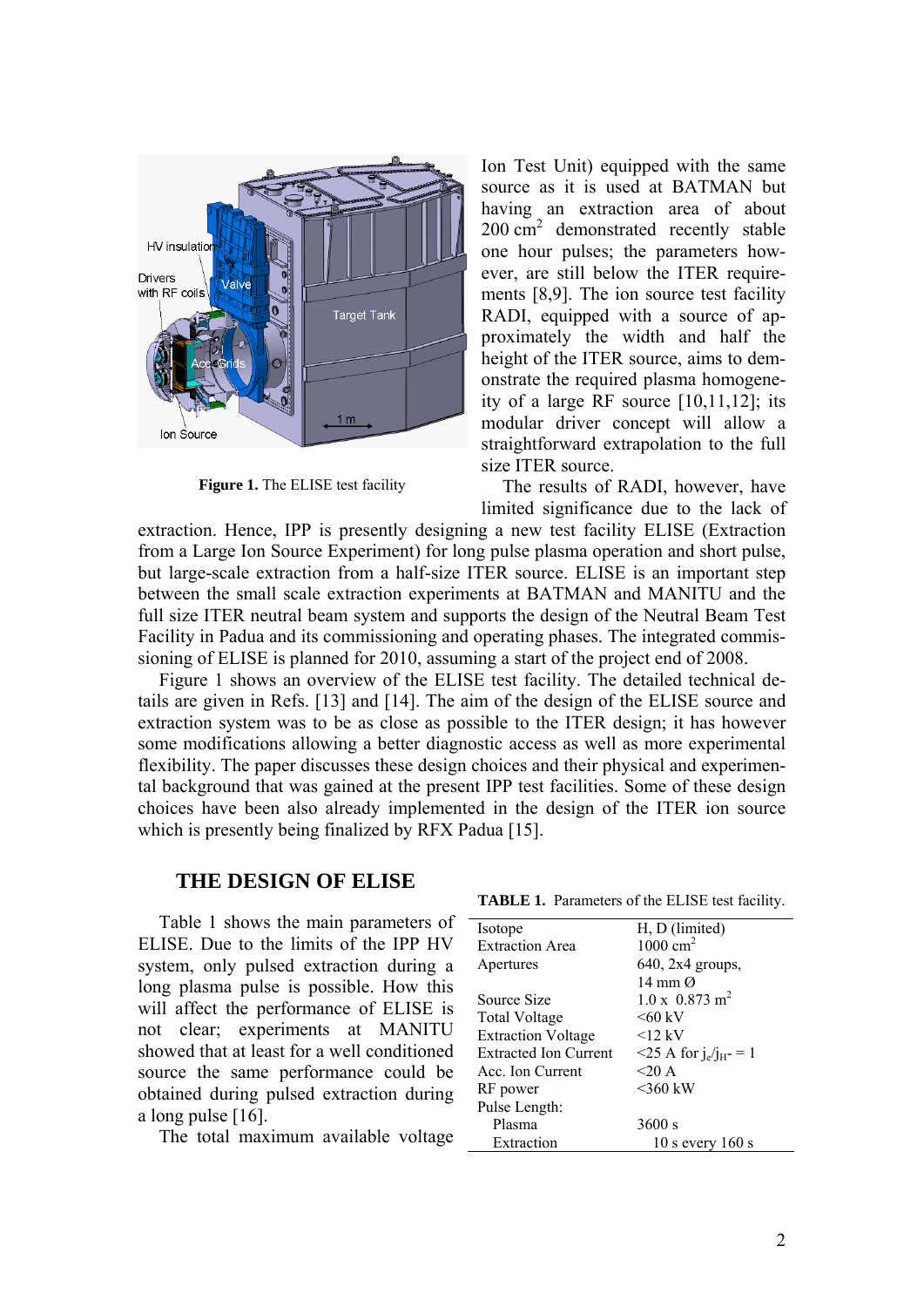corresponds to the pre-acceleration voltage of the SINGAP accelerator design [\[17](#page-9-16)] (the MAMUG pre-acceleration voltage is larger, at 200 kV). The total available current is 50 A. Taking the stripping losses of the ELISE grid system into account  $(-15\%$ , as measured in BATMAN with the SINGAPlike CEA grid system [[18\]](#page-9-17)), that current allows an operation at the required parameters with respect to the accelerated current density both in H and D (300 A/m<sup>2</sup> and 200  $A/m<sup>2</sup>$ , respectively) at the respective electron/ion ratios (0.5 in H, 1.0 in D) as well as with respect to the required extracted current density in H (330 A/m<sup>2</sup>). But in order to achieve the required extracted ion current density in  $\overrightarrow{D}$  (290 A/m<sup>2</sup>), the amount of co-extracted electrons has to be further reduced to an electron/ion ratio of about 0.8.



**FIGURE 2.** Details of the ELISE ion source and the extraction system

<span id="page-2-0"></span>[Figure 2](#page-2-0) shows the details of the ELISE ion source and the extraction system. In contrast to the ITER, the ELISE source will usually be operated in air — with a possibility to operate the drivers in vacuum — to facilitate diagnostic access near the most important region, i.e. the region near the plasma grid [\[12](#page-9-11)], and to provide experimental flexibility for e.g. an easy change of the magnetic field configuration. The necessary HV insulation of the source is done with a combination of a glass ring as vacuum boundary and epoxy plates for the mechanical support [\[13](#page-9-12)].

The experience at MANITU showed that a source valve is mandatory in order to keep the source performance — when it is cesiated — unaffected during the cryo pump recovery phase. At MANITU, the cryo pump is normally recovered during the night by the control system automatically. The Cs conditioning phase in the next morning was shorter when the pressure, at which the source valve is closed during the recovery phase, was reduced from  $10^{-3}$  mbar to  $10^{-5}$  mbar. This is a strong indication of a Cs poisoning effect of poor vacuum.

## **Ion Source**

<span id="page-2-1"></span>At the start of the activities, the design of the ELISE — and the ITER source — was based on the existing large RF source at RADI. However, Langmuir probe measurements showed that the electron density starts to decrease towards the source wall already within the projection of the driver (see [Figure 3\)](#page-2-1). Although there is not necessarily **FIGURE 3.** Plasma density profile in RADI in<br>a strong correlation of the electron density 2 cm distance from the (dummy) plasma grid



2 cm distance from the (dummy) plasma grid.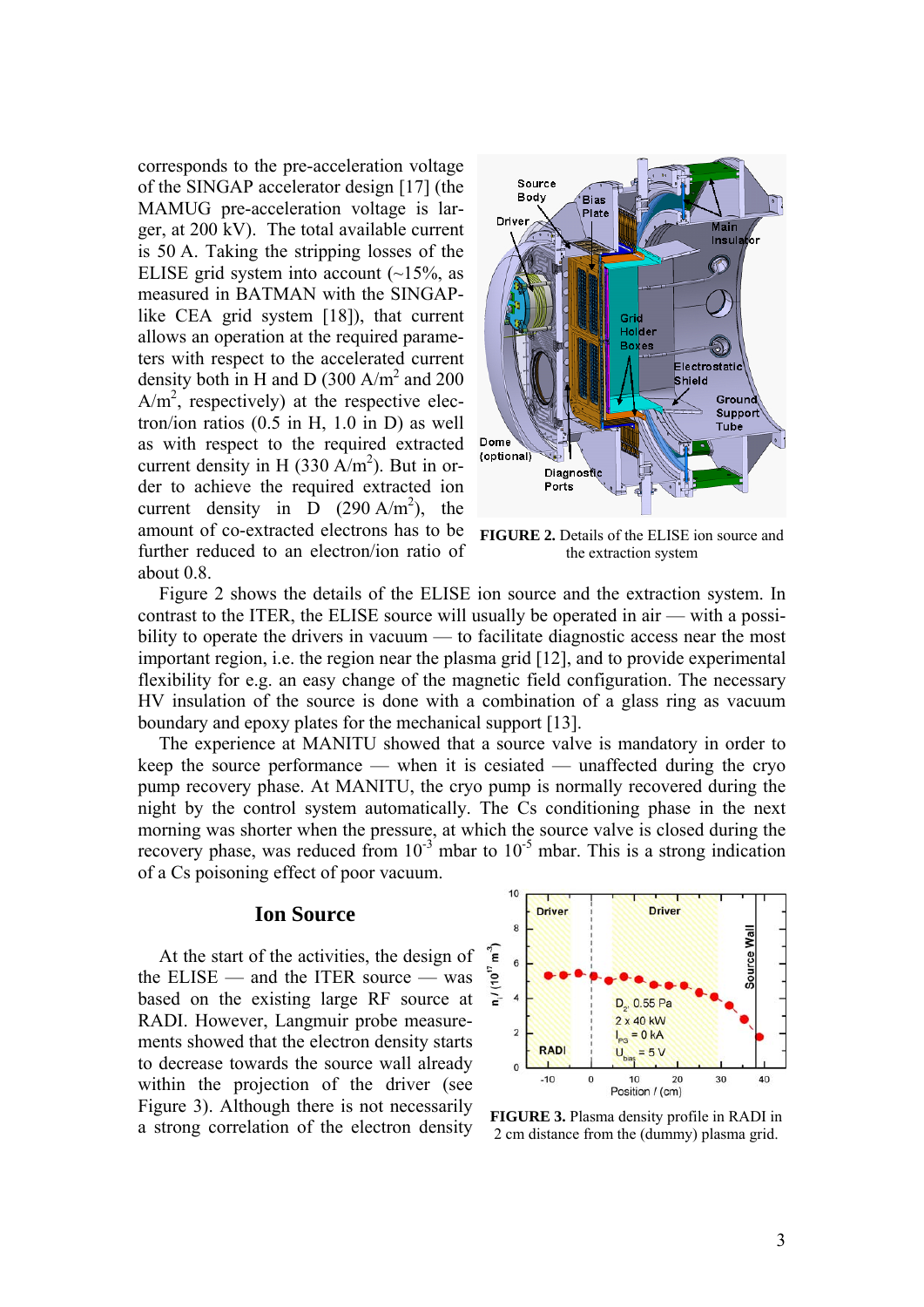<span id="page-3-0"></span>

| Component              | <b>Amount of</b> | <b>Max. Power</b>      | <b>Total Power</b> | <b>Comments</b>                  |  |  |  |
|------------------------|------------------|------------------------|--------------------|----------------------------------|--|--|--|
|                        | <b>RF</b> power  | <b>Density</b>         |                    |                                  |  |  |  |
| <b>Faraday Screens</b> | $~10\%$          | $300 \text{ kW/m}^2$   | 120 kW             | measured at RADI and             |  |  |  |
|                        |                  |                        |                    | <b>BATMAN</b>                    |  |  |  |
| RF Coils               | $\sim$ 5%        |                        | $15 \text{ kW}$    | measured at RADI                 |  |  |  |
| <b>Bias Plate</b>      | $\sim$ 1\%       | $30 \text{ kW/m}^2$    | $3 \text{ kW}$     | measured at MANITU               |  |  |  |
| Driver Back Plate:     |                  |                        |                    |                                  |  |  |  |
| <b>Eddy Currents</b>   | 2.5%             |                        | 7.5 kW             | calculated                       |  |  |  |
| Drivers Plate:         |                  |                        | 67.5 kW            |                                  |  |  |  |
| <b>Eddy Currents</b>   | 2.5%             |                        |                    | calculated                       |  |  |  |
| Driver Exit            | 10%              | $300 \text{ kW/m}^2$   |                    | estimated from FS power density  |  |  |  |
| Surface                | 10%              | $100 \text{ kW/m}^2$   |                    | estimated from power balance     |  |  |  |
| Losses in RF lines     | $\sim 5\%$       |                        | $15 \text{ kW}$    | estimated                        |  |  |  |
| and Transformer        |                  |                        |                    |                                  |  |  |  |
| Lateral Walls          | 20%              | $100 \text{ kW/m}^2$   | $60 \text{ kW}$    | estimated from power balance     |  |  |  |
| Plasma Grid            | $\sim 5\%$       | $20 \text{ kW/m}^2$    | 20 kW              | measured at RADI (w/o bias       |  |  |  |
|                        |                  |                        |                    | plate), including 4 kA current   |  |  |  |
| <b>Extraction Grid</b> |                  | $32$ MW/m <sup>2</sup> | $400 \text{ kW}$   | twice the nominal power density, |  |  |  |
|                        |                  |                        |                    | calculated with transport code   |  |  |  |
| Grounded Grid          |                  |                        | 60 kW              | 10% of total beam power,         |  |  |  |
|                        |                  |                        |                    | <b>BATMAN</b> experience         |  |  |  |

|  |  |  | <b>TABLE 2.</b> Design power loads for the ELISE source components and the grids. The maximum total |  |  |  |
|--|--|--|-----------------------------------------------------------------------------------------------------|--|--|--|
|  |  |  | power levels are given for full performance operation ( $P_{RF}$ = 300 kW, 20 A acc. current).      |  |  |  |

with the negative ion density for surface production, this decrease of the plasma density is expected to be not of advantage for a homogeneous beam. Hence, the size of the source for ELISE (and accordingly the size of the ITER source) was increased by about 100 mm in both directions having now 873 mm in width and 1000 mm in height.

Furthermore, the diameter of the drivers was increased from 245 mm to 284 mm (inside) and they were shifted radially outwards, so that the inner edges of the drivers are still at the same position. With this change, also the outermost apertures are within the drivers projection leading to a more homogeneous illumination of the grid.

Another still open point is the optimum depth of the ion source. The presently foreseen source depth is 238 mm, as it is the case for the small IPP source; this is about a factor of 2 smaller than the filamented source. In order to have some experimental flexibility, the depth of the ELISE source can be enlarged by another 54 mm by a spacer ring between the source flange and the high voltage ring. An additional row of ports allows diagnostic access at the same position with respect to the plasma grid at the new position.

 The expected power levels to the source components are shown in [Table 2.](#page-3-0) As a full source calorimetry at RADI and MANITU is not available up to now (but it is part of the experimental program of the next months), the power loads of the drivers plate and the lateral walls are estimations from the missing power. As can be seen, the power density levels to the source components are rather low  $(100 - 300 \text{ kW/m}^2)$ .

For ELISE a cooled bias plate is foreseen with "window frame" like openings around the beamlet groups (see [Figure 2\)](#page-2-0). The windows are 12.5 mm larger than the outer edge of the apertures in all directions. The bias plate is insulated against the source body so that the potential of the plate can be changed with respect to the body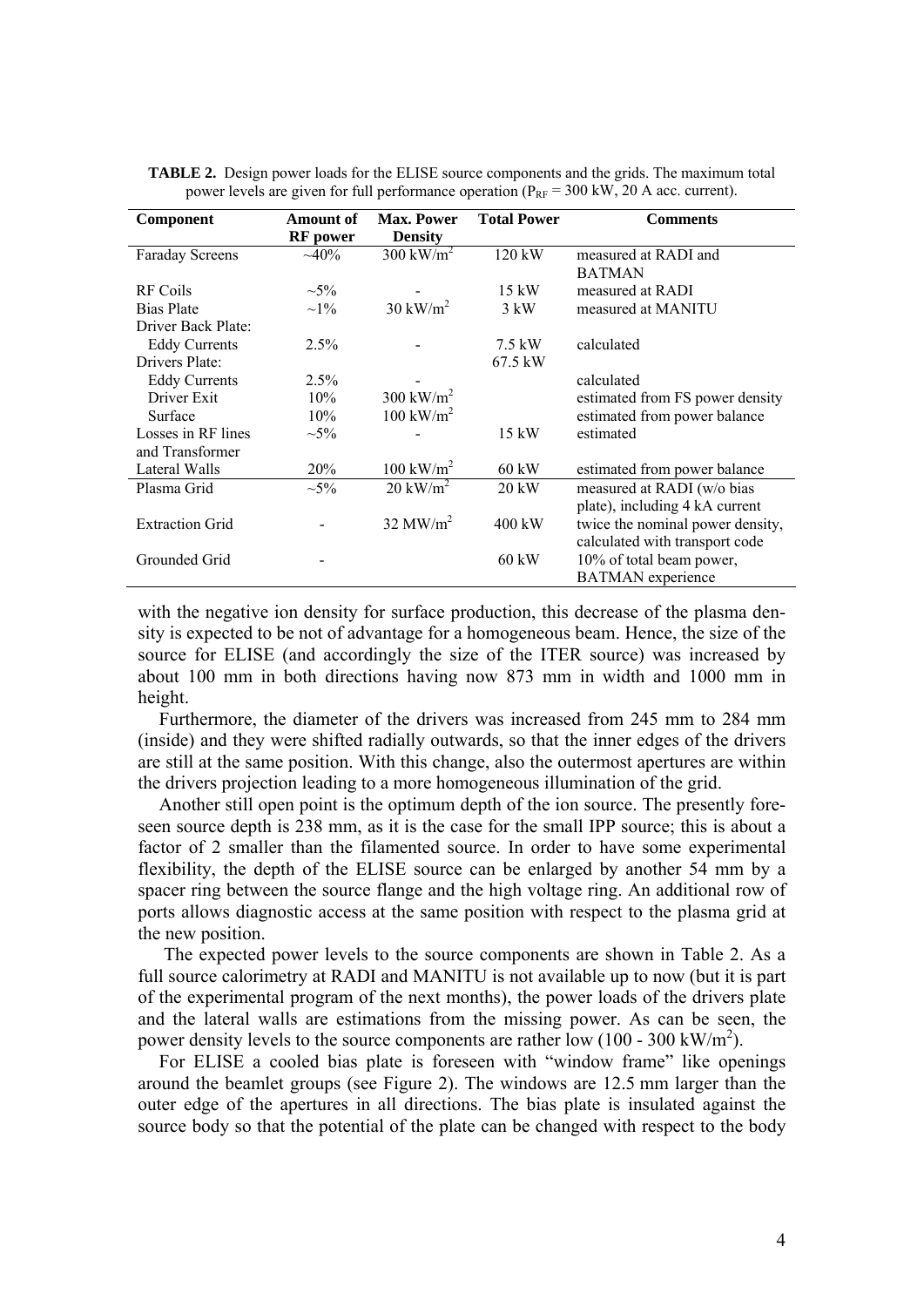— and the plasma grid — as it is the case now at MANITU. First experiments here showed that the electron current could be reduced by changing the bias plate potential [[16\]](#page-9-15).

The installation of a bias plate enhanced the extracted negative ion current significantly on the test facility BATMAN. In this test facility the bias plate is electrically connected to the source body potential and extends that potential to the edge of the apertures. The use of this bias plate reduced the necessary filter field strength for suppression of the co-extracted electrons. The latter was not a big problem for hydrogen operation, but was essential for deuterium operation [[19\]](#page-9-18).

<span id="page-4-0"></span>For the present experimental period, almost all inner copper surfaces of the MANITU source that are heavily loaded



**FIGURE 4.** MANITU performance with and w/o Mo coating of the source [**[9](#page-9-8)**].

have been coated with a thin Mo layer, because there was an indication that sputtered Cu deteriorated the source performance by burying the Cs. First experiments with the Mo coated source surfaces showed indeed almost no copper impurities in the plasma. This is consistent with the sputtering yields: For  $100 \text{ eV}$  — most probable the upper limit of the energy the ions can gain due to sheath acceleration at the plasma edge in the faraday screen — the self sputtering yield of copper is almost a factor 10 larger than the respective values for tungsten or molybdenum [[20\]](#page-9-19). Furthermore, the sputtering threshold of copper for hydrogen/deuterium is much lower than for tungsten and molybdenum. Hence, an avalanche effect with exponentially increasing impurity content in the source can be expected for copper.

The performance of MANITU increased drastically with the coated source walls (see [Figure 4](#page-4-0) and Refs. [\[9](#page-9-8)[,16](#page-9-15)]): stable long pulses in hydrogen and deuterium for up to 10 min with respect to ion and electron currents have been achieved up to now with an electron/ion ratio well below 1 and extracted current densities just below the required parameters, the latter limited by the available RF power. Hence, the inner surfaces of the ELISE source — and accordingly the ITER source [\[15](#page-9-14)] — will be coated with Mo.

## **Extraction System**

The extraction system for ELISE is a three grid system — plasma grid, extraction grid and grounded grid — which will allow acceleration up to 60 kV. The source is at high potential, while the calorimeter inside the vacuum chamber is at ground potential. The aim of the design was an extraction system as close as possible to the ITER design; it has however some modifications mainly for better diagnostic access for an improved understanding of the physical processes inside the source and of negative ions extraction and for an improved cooling and filter field homogeneity.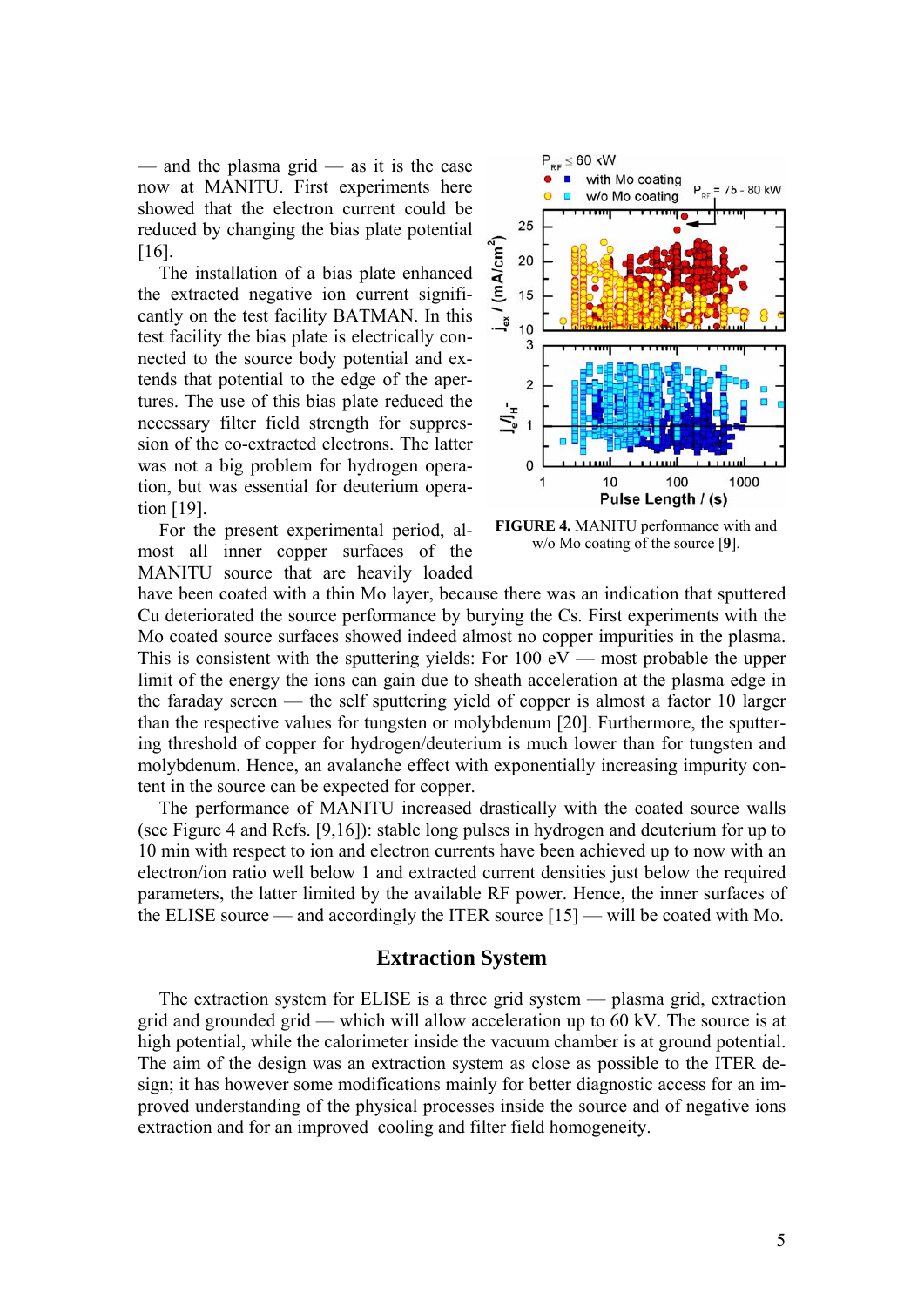The overall size of the grid segments is about the same as the ITER grid segments, but in contrast to ITER, the segments are flat. The position and the size of the beamlet groups are identical to the SINGAP geometry (the MAMUG geometry is slightly different). All grids are mounted on grid holder boxes which are nested inside each other similar to positive ion PINI design. Furthermore, the grids are immersed inside the source body (see [Figure 2\)](#page-2-0). This design enables an absolutely flat surface of the plasma grid and allows good diagnostic access from all sides just above the grid surface.

All grids and the bias plate are electrically insulated against each other as well as against the source body to allow biasing of the source against the plasma grid and to measure electrically all grid currents. In order to have some indication of the vertical source homogeneity, the two segments of the extraction grid are also insulated against each other so that the (electron) current on these segments can be measured individually.

<span id="page-5-0"></span>[Table 2](#page-3-0) shows also the expected power loads to the grids. These val-



**FIGURE 5.** Performance evolution of BATMAN for Hydrogen and Deuterium operation, respectively. (a) accelerated current density; (b) current density as measured on the extraction grid; (c) extraction voltage; (d) power load of the extraction grid. Also indicated is the interlock limit and the nominal value  $(j_e/j_H = 1, 10 \text{ kV})$ .

ues are based on measurements at the IPP test facilities. The power load to the plasma grid is rather low  $(20 \text{ kW/m}^2$  at maximum) due to the effective screening of the plasma, i.e. reduction of electron density and temperature by the filter field and the plasma grid bias [[12\]](#page-9-11). The total power load of the grounded grid is typically 10% of the total beam power, most probably due to back streaming ions or stripping losses; direct beam interception is not very likely due to the large diameter of the grounded grid apertures [\[15](#page-9-14)].

The most critical component for the source operation and also for the performance is the extraction grid. This is demonstrated in [Figure 5](#page-5-0) showing experimental data of BATMAN. Especially for deuterium with a much larger electron/ion ratio compared to hydrogen and a higher required extraction voltage, the power load of the extraction grid is much larger compared to hydrogen, both during conditioning phases and high performance operation. As can be seen in [Figure 5,](#page-5-0) the interlock limit of 25 kW (about 200 W/aperture) is frequently reached for deuterium. As this value corresponds to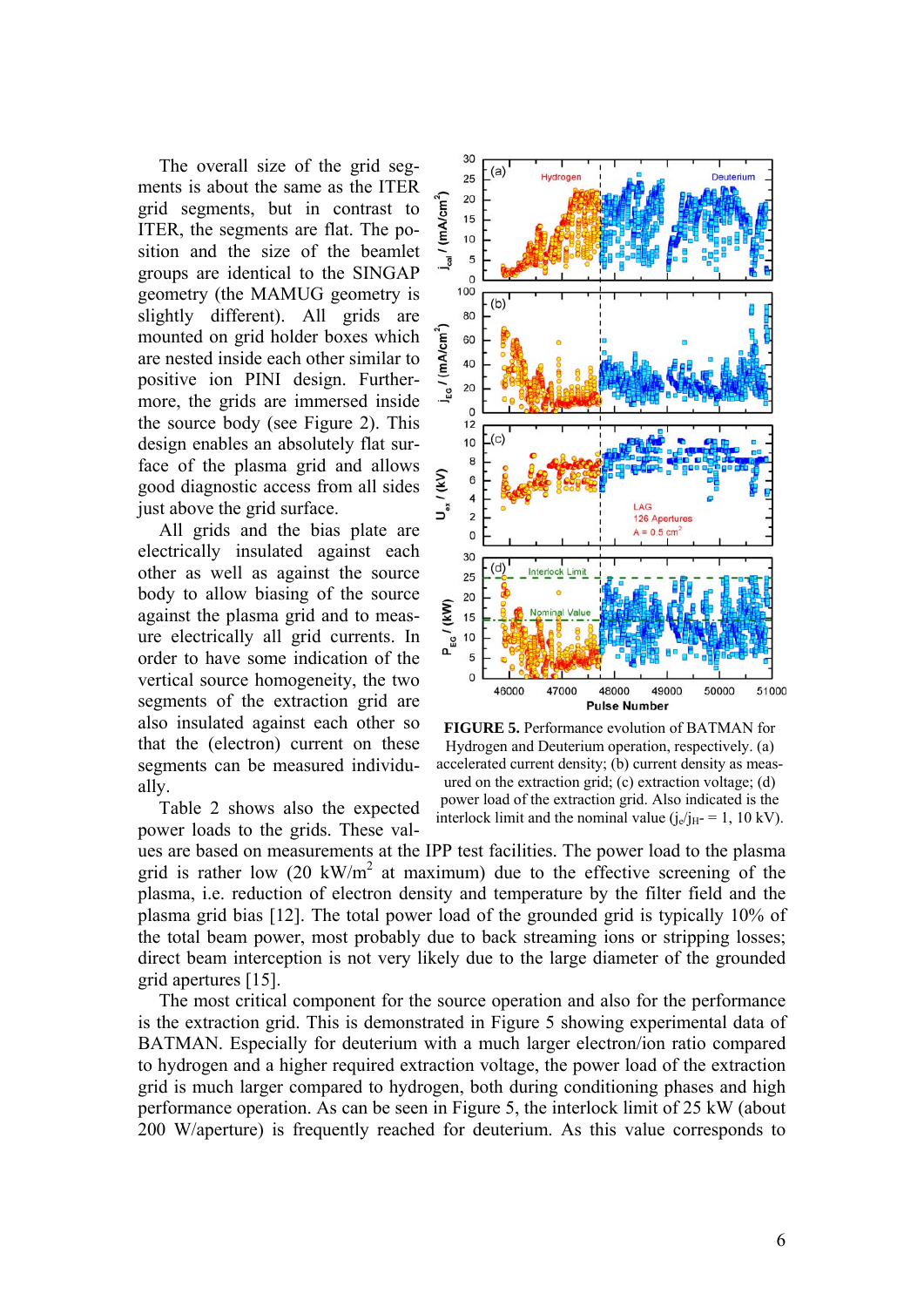roughly twice the nominal power, the maximum total power and power density for the ELISE extraction grid design was increased accordingly by an improved cooling scheme, in order to have some safety margin and a larger operating window during conditioning phases.

A good source performance and hence high current densities were obtained on BATMAN and MANITU at elevated source wall temperatures of about 40 °C. In order to have some margin, the cooling system of ELISE is considered to operate between room temperature and 60 °C. The water inlet operation temperature of the source and the grid system will be 55 °C according to the actual ITER reference design. The position of the plasma grid apertures is machined with a pre-offset taking into account the different operating temperatures of the extraction/grounded grid (55 °C) and the plasma grid (150 °C). For that case all apertures will be in line, steering by aperture offset is not planned on ELISE. The remaining expansion for the operating range of  $\pm 50^{\circ}$ C of the plasma grid causes a maximum aperture offset for the outer most apertures of 0.17 mm in vertical direction and 0.56 mm in the horizontal direction. The effect on beamlet deflection has been calculated by KOBRA-3D and was found to be just acceptable [\[21](#page-9-20)]. The worst case is for the orthogonal orientation of the electron suppression field (see below) to the filter field and the outermost apertures: here the beam just touches the wall of the

extraction grid.

# **Optimum Magnetic Filter Field Configuration**

<span id="page-6-0"></span>The filter field of the reference design of ITER consists of a combination of a 4 kA plasma grid current and permanent magnets outside the source. This filter field was optimized for minimum electron and ion deflection in the accelerator and to ensure the necessary  $\int B_x dz$  for electron suppression for deuterium operation. For both types of small sources (filamented source and the BATMAN IPP RF source) a typical value of 0.9 to 1.1 mTm was sufficient to achieve the ITER relevant parameters (see [Figure](#page-6-0)  [6\)](#page-6-0).



**Figure 6:** Filter field strength for different combinations of permanent magnets (CoSm, 30x20 mm2 ) and plasma grid currents and the corresponding values for ∫*B<sub>x</sub>dz* for the RF source and the filamented source, respectively. Also shown for comparison is the value for BATMAN for deuterium operation.

The reduced depth of the RF source, however, has consequences for the value of ∫*Bxdz*. By using the reference filter field (permanent magnets and 4 kA of plasma grid current) for the ITER RF source, the  $\int B_x dz$  is reduced by a factor of about 1.5 compared to the optimum value for BATMAN and the filamented source (see [Figure 6\)](#page-6-0). To obtain the optimum value, the plasma grid current has to be increased accordingly with all the consequences for electron and ion deflection in the accelerator. Hence, in order to have some operational margin, the ELISE plasma grid was designed for 8 kA maximum current.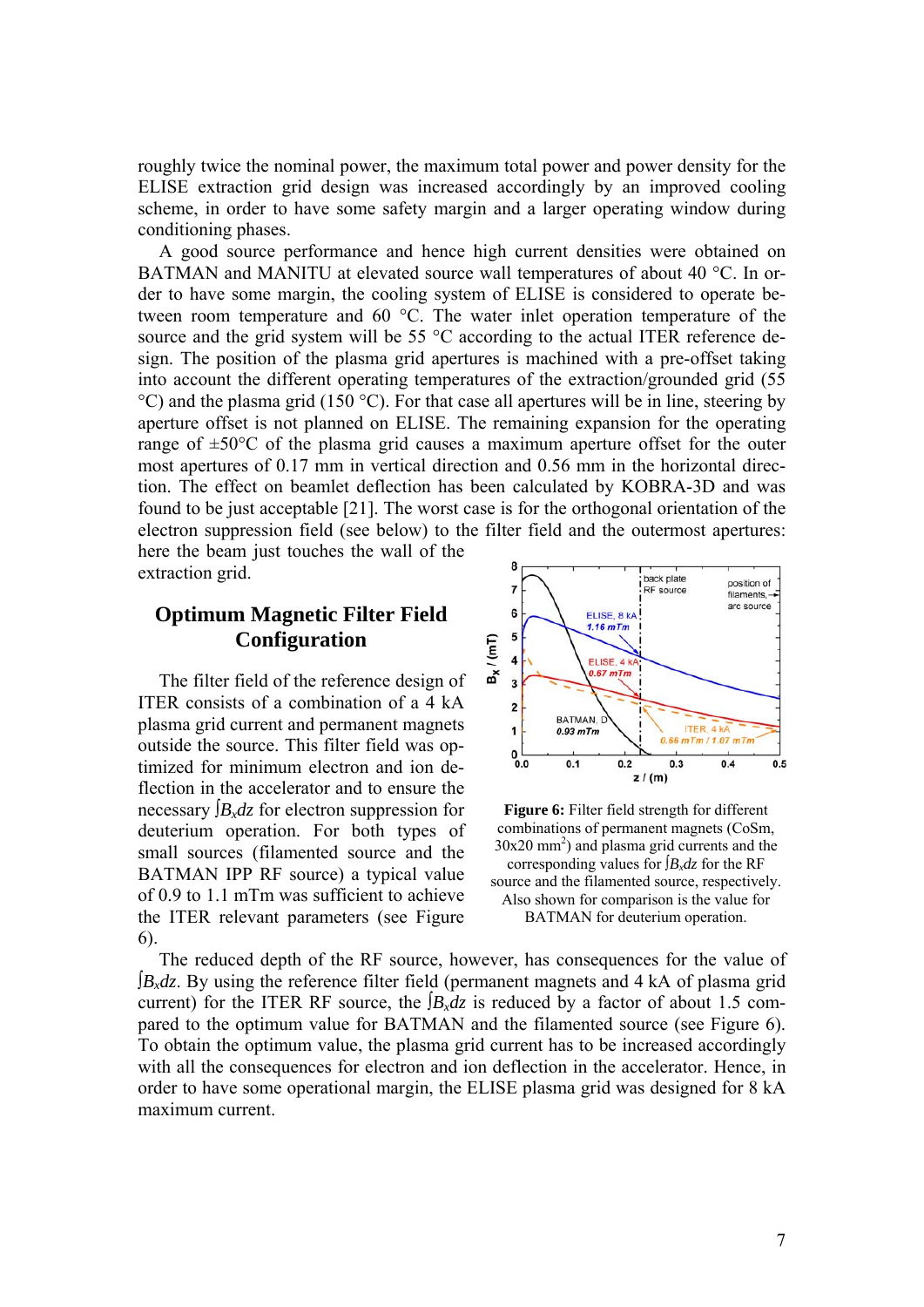The magnetic filter field in a negative source reduces the co-extracted electron current, but also bents the negative ions that are accelerated by the sheath potential from the plasma grid into the source back to the apertures. However, it is still not clear what the really important parameter is: the  $\int B_x \, dz$ , the filter field strength near the plasma grid, or the 3-dimensional structure of the field. Additionally, the electron deflection field from the extraction grid reaches also into the source and leads to further complexity. There is evidence from BATMAN that this field is necessary for a sufficient suppression of the co-extracted electrons. Hence, the design of the extraction grid was made flexible so that the electron suppression magnets can be installed with their respective magnetic field perpendicular (as in BATMAN and MANITU) or parallel to the filter field. The latter case was chosen for ITER in order to minimize horizontal beam deflection; however, zero field regions in front of the plasma grid are created [[14\]](#page-9-13) with unknown consequences for the local electron suppression.

Furthermore, due to the increase of the ELISE source size, the horizontal distance of the permanent magnets is larger as it is in the ITER reference field. This results in a reduced field in the centre of the source; the increase of the field towards the outermost apertures is less pronounced, however. This may be an advantage for the homogeneity of the beam. The experience at MANITU with different aperture patterns showed indeed, that the more apertures have been in the region of the increasing filter field, the less beamlets could be accelerated to the calorimeter [[22\]](#page-9-21).

Due to the apertures and the beamlet group arrangement of the plasma grid, the current distribution and hence the resulting filter field cannot be uniform. It is not clear up to now whether this is harmless for the plasma homogeneity, but it has certainly consequences for the electron and ion deflection in the accelerator. Hence the design of the plasma and the extraction grid was optimized with an emphasis on a homogeneous temperature of the plasma grid surface — to minimize the risk of inhomogeneous Cs coverage — as well as on a current distribution on the plasma grid as homogeneous as possible. The latter was achieved by optimizing the current density distribution on the plasma grid by introducing pockets into the grid so that the current is forced to flow around the apertures (for details see Ref. [\[14\]](#page-9-13)). [Figure 7](#page-7-0) shows the difference of the new ELISE design to the ITER design: the magnetic field ripple is much more re-

duced; in 20 mm distance from the plasma grid, the magnetic filter field is almost flat.

<span id="page-7-0"></span>The issue of the optimum fields in the source — and in the extraction grid — will be certainly a main topic for ELISE as well for the ongoing modeling and experimental efforts at IPP. The flexibility of ELISE with access to the source near the plasma grid — allows an easy change of permanent magnets outside the source as well of other means of creating a sufficient, simple local filter field without an appreciable field in the accelerator like the plasma grid current solution. Examples may be magnets placed in the plasma grid (pockets) or to introduce



**FIGURE 7.** Magnetic filter field of ELISE for 8 kA plasma grid current at different distances from the plasma grid for the ELISE design and the ITER design, respectively.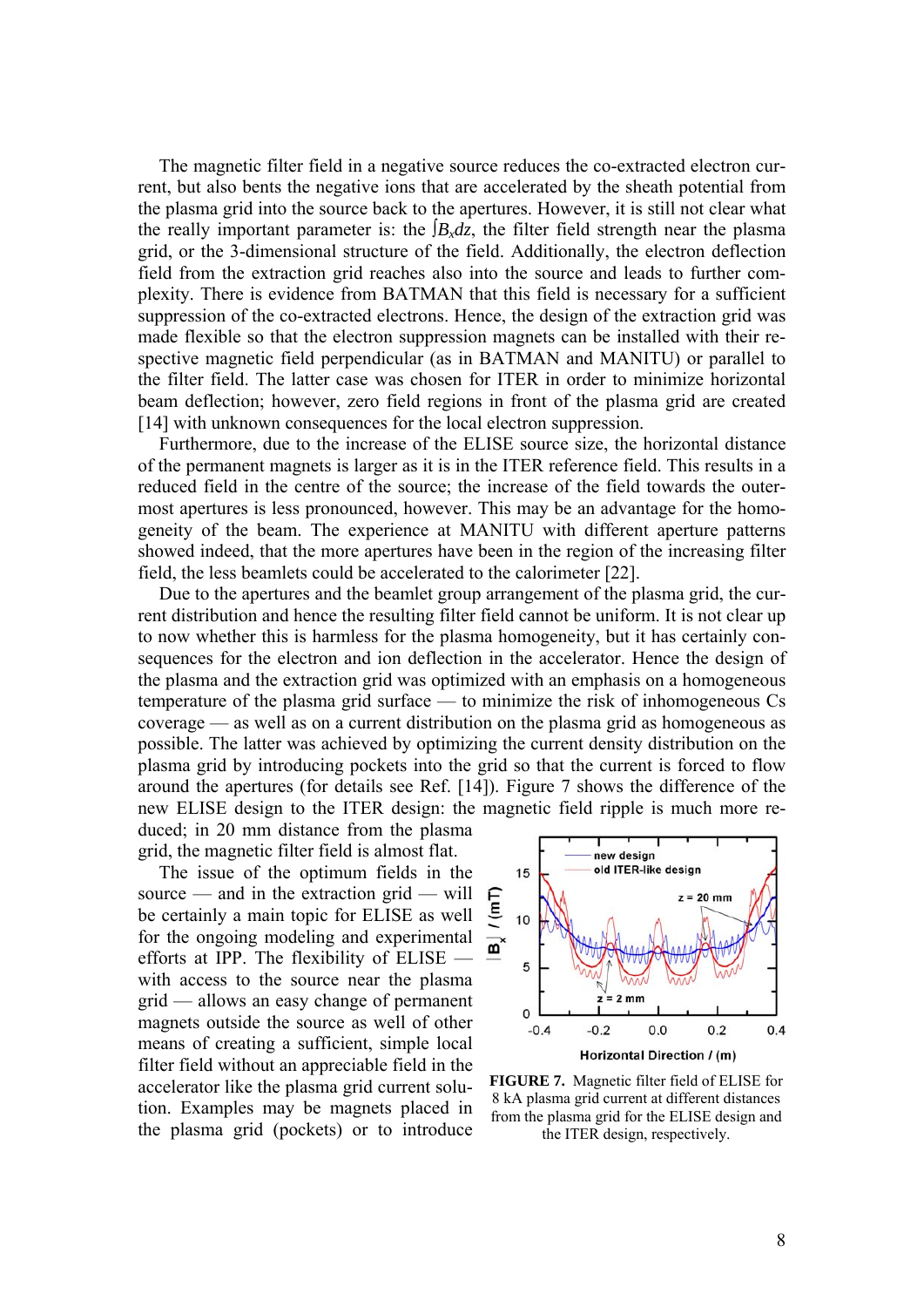vertical magnet rods between the aperture groups.

## **Calorimeter**

A first conceptual design of a full power calorimeter has been started. [Figure 8](#page-8-0) shows the calculated power density profile in a distance of 3 m from the grounded grid for a full beam and a beamlet divergence of 2 degree. Even for this rather high divergence the upper and the lower half of the beam are clearly separated due to the large gap between the grid segments (96 mm) and due to the fact that no steering nor focusing is done in the ELISE grids.

<span id="page-8-0"></span>The maximum power density is rather low, being about  $3 \text{ MW/m}^2$  in the center of the segment. It increases to about  $3.6$  MW/m<sup>2</sup> for 1 degree divergence. This



**FIGURE 8.** ELISE beam profile in a distance of 3 m for a total power of 1.2 MW and a divergence of 2 degree. The maximum power density is 2.9 MW/m<sup>2</sup>. The white lines indicate the 10%, 50% and 90% curvatures, respectively. Also indicated is a possible distribution of TC's for beam profile measurements.

together with the pulsed beam gives the opportunity to use an inertially cooled calorimeter, i.e. a copper plate with a cooling circuit at the back of the plate. The temperature increase of a 2 cm thick copper plate for a 10 s pulse with that power density is about 450 K, which is sufficiently low. A cooling loop with about 10 l/min only is sufficient to cool down the calorimeter within the 160 s before the next 10 s pulse.

The separation of the upper and lower half of the segments can be used for beam profile measurements. A possible arrangement of thermocouples is also shown in [Figure 8.](#page-8-0) The thermocouples can be embedded in almost thermally isolated areas of the copper plate with a low thermal contact to the main plate, as it is now the case for the BATMAN calorimeter. These areas can consist of copper or graphite for thermography from the backside.

# **Diagnostic Setup**

The signals/diagnostics at the test facilities in IPP are divided in three groups: (1) *control parameters* for protection and safe operation, as well as for operational parameters; examples are voltages, currents, temperatures, RF power; but also more complicated quantities like the power on the extraction grid, calculated on-line by the control system; (2) *performance parameters* for the source conditioning status and the source and beam 'quality'; examples are the electron/ion ratio, the calorimetric current density, source and beam homogeneity, beam divergence, Cs content; (3) *physics parameters* for better understanding of the processes in the source and as input for modeling; examples are the electron density and temperatures or the negative ion density.

The main diagnostics — the "work horses" — are the measurement of the currents at the various grids and in the HV system, the calorimeter and the optical emission spectroscopy both in the source and the beam. A special feature of the ELISE design is